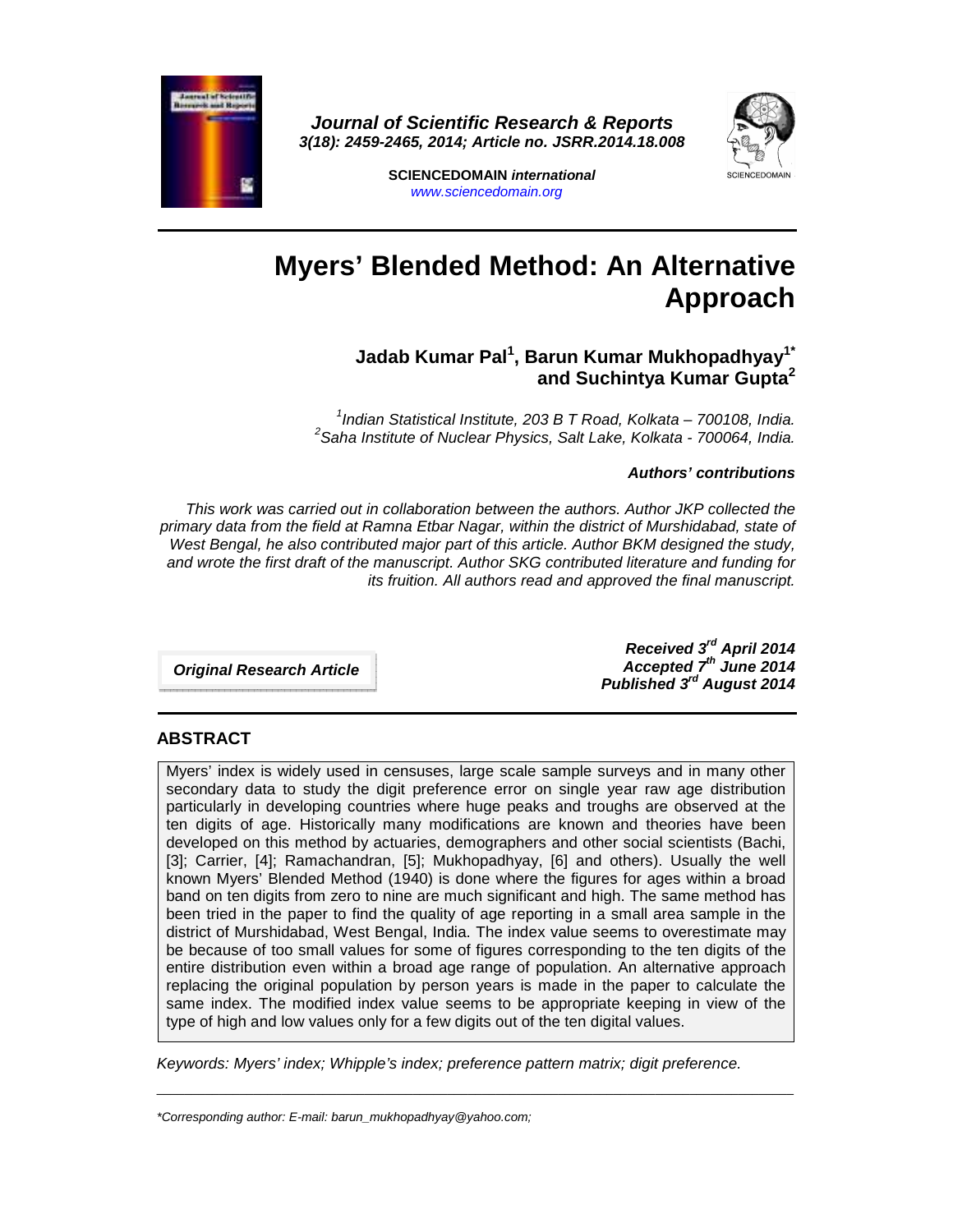#### **1. INTRODUCTION**

Historically indices on the digit preference error in single year data on age last birth day have perpetually been constructed by demographers, actuaries and other social scientists. Simultaneous modification on different aspect of those indices had started almost at the same time point. All these have taken place because of methodological drawback or constraint while constructing the same. As a result the process was continued in a fashion from long past, in the recent past and still at present [1,2,3,4,5,6]. Every researcher while doing any socio demographic work or even on the census data of many countries, especially in the developing world at an initial stage use to focus on the data quality particularly on age where large extent of errors in the raw data are observed. Myers' index (1940), to a large extent, has been very useful to measure the extent of digit preference error in the single year age data. It has also been presented in some instance to measure the concentrations particularly at digits, '0' and/or '5' [7]. This index is calculated in a way at another preferable digit in China and Korea, where different kind of age reckoning on 12 different animals is prevalent [8]. Some alternative approach was proposed to justify the usefulness in recent period of a method proposed in 1958, long time ago [9,10]. The present paper tries to calculate the Myers' Index on a very small sample size to know the quality of age reporting in the study area. But at an initial stage the sample values for the ten digits of ages within a broader age range even became very small sometimes of the order of unity and in other digits the figures are too small as well to justify applying the Myers' Blended Method par se, while the same is usually done on censuses or large scale survey data where the figures for ages within a broad range on ten digits from zero to nine are much high. Here as the sample size is small an alternative approach in the present paper is made in constructing the index replacing at the outset the original sample figures for ages by person years and then finding the index using the rest of the same calculation.

# **2. SAMPLE**

Using simple random sample a survey was conducted on the small village, Ramna Etbar Nagar in the district of Murshidabad, West Bengal, India, 2008 inhabited mostly by a minority community.

#### **3. METHODOLOGY**

Myers' Blended Method (1940) is usually calculated either in censuses or large scale survey data in order to know the quality of age reporting in those areas. In the present paper the sample size is very small so that the population data classified into ten categories of digits from 0 to 9 become further smaller. To make the data more visible a new technique is adopted in the present paper. The population data are replaced by person year of population data.

#### **3.1 Analysis of the Data**

The age selective migration might have affected the age distribution as is usually observed in a small geographical area, still there are clear indication of preferences and/or dislikes at the even and/or odd digits including the digit '0' the most and '5' the second most preferred digits. Similarly other even digits show concentration, contrary odd digits "disliking". The Table 1 shows the single year age data from age 30 to 60 with per cent figures. It is clear from the figures that ages ending in digits '0' are much higher as compared to surrounding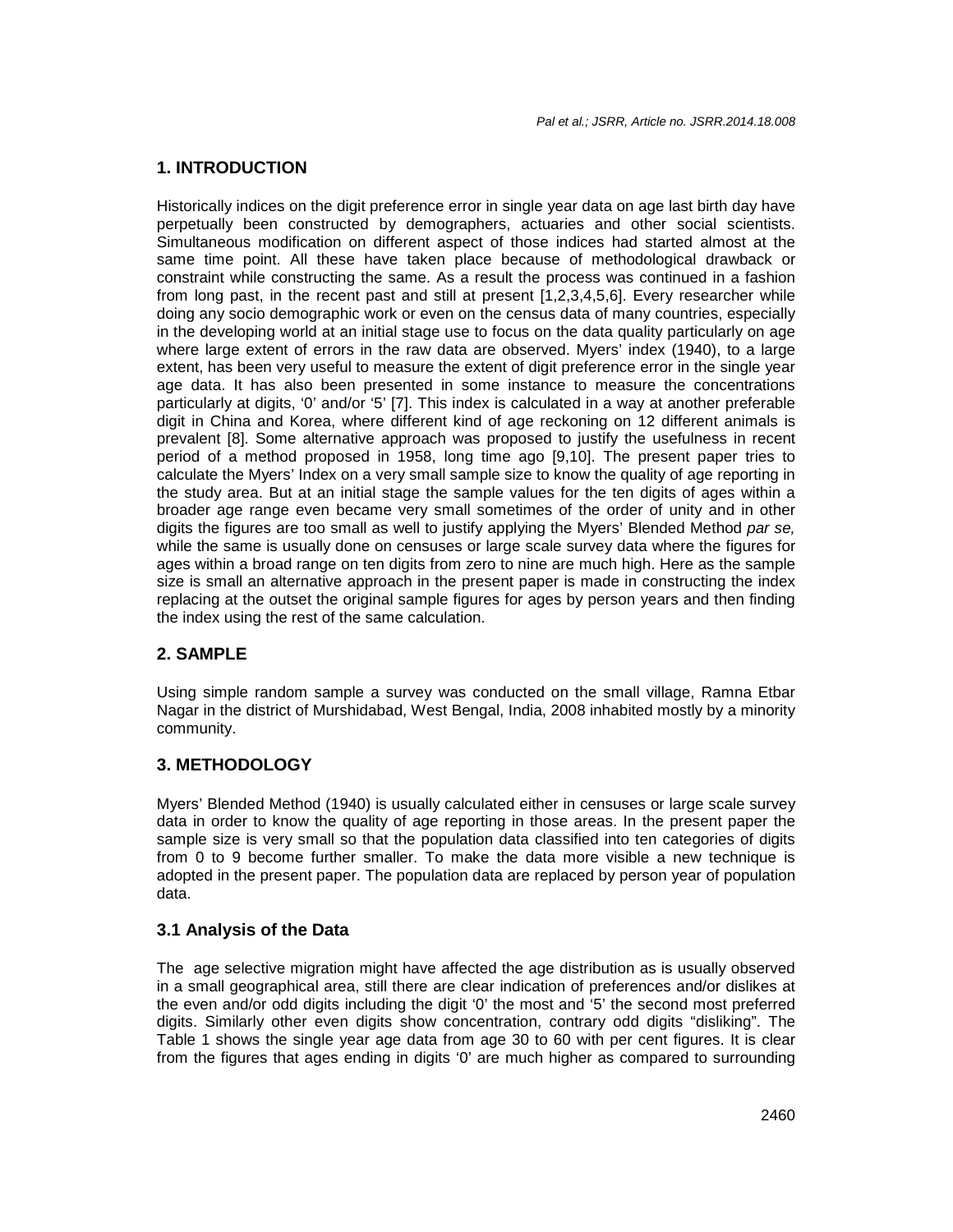ages ending in odd digits like '1' and '9'. Similarly the ages ending in even digits such as '2', '4' and '8'. But the even digit '6' shows heaping only for age 56.

| Age in years | Person         | <b>Percent</b> | Age in years | <b>Person</b>  | <b>Percent</b> |
|--------------|----------------|----------------|--------------|----------------|----------------|
| 30           | 19             | 5.8            | 51           | 0              | 0.0            |
| 31           | 0              | 0.0            | 52           | 6              | 1.8            |
| 32           | 14             | 4.3            | 53           | 3              | 0.9            |
| 33           | 6              | 1.8            | 54           | 3              | .9             |
| 34           | 13             | 4.0            | 55           | 13             | 4.0            |
| 35           | 18             | 5.5            | 56           | $\overline{c}$ | 0.6            |
| 36           | 9              | 2.8            | 57           | 0              | 0.0            |
| 37           | 11             | 3.4            | 58           | 4              | 1.2            |
| 38           | 17             | 5.2            | 59           | $\mathbf 0$    | 0.0            |
| 39           | 3              | 0.9            | 60           | 4              | 1.2            |
| 40           | 37             | 11.3           |              |                |                |
| 41           | $\overline{2}$ | 0.6            |              |                |                |
| 42           | 13             | 4.0            |              |                |                |
| 43           | $\overline{c}$ | 0.6            |              |                |                |
| 44           | $\overline{7}$ | 2.1            |              |                |                |
| 45           | 24             | 7.3            |              |                |                |
| 46           | 1              | 0.3            |              |                |                |
| 47           | 1              | 0.3            |              |                |                |
| 48           | 20             | 6.1            |              |                |                |
| 49           | 5              | 1.5            |              |                |                |
| 50           | 16             | 4.9            |              |                |                |

| Table 1. Single year age data of population (327) of Ramna Etbar Nagar District of |  |  |  |  |  |  |
|------------------------------------------------------------------------------------|--|--|--|--|--|--|
| Murshidabad, West Bengal, India, 2008                                              |  |  |  |  |  |  |

As far as odd digits are concerned, '1', '3' and '9' show disliking of ages ending in those digits. The following graph on single years of ages from 23 up to 65 shows the huge peaks and troughs indicating thereby digit preference error in the single year age distribution among the sample population of 327 of a small village like Ramna Etbar Nagar in the district of Murshidabad, West Bengal, India. Since the data are small, hence the study is based only on male.

#### **3.2 Original Myers' Blended Method versus the Alternative Approach**

Before applying the new technique of using person years instead of raw population in calculating the Myers' index based on the blended method, it may be proper first of all to apply the original Myers' method on the present data to have the idea about whatever the numerical value of the index giving and then comparing that with the value from the proposed new technique. As far as the age range is concerned Myers opted for ages 10 to 69 in his paper (1940). But different arbitrary range is found applied in many countries of the world as per the availability of the data. It is to be kept in mind that the range should be such that there should not be very young population and the very old aged population where there are different kinds of errors existed. Former undercounting is a great hindrance for developing countries to have a good quality of age data in the very young population [11]. For the latter, exaggeration of ages are also problem in population of usually illiterate third world countries. This subject is elaborately discussed in many literatures [12,13,14,15,16].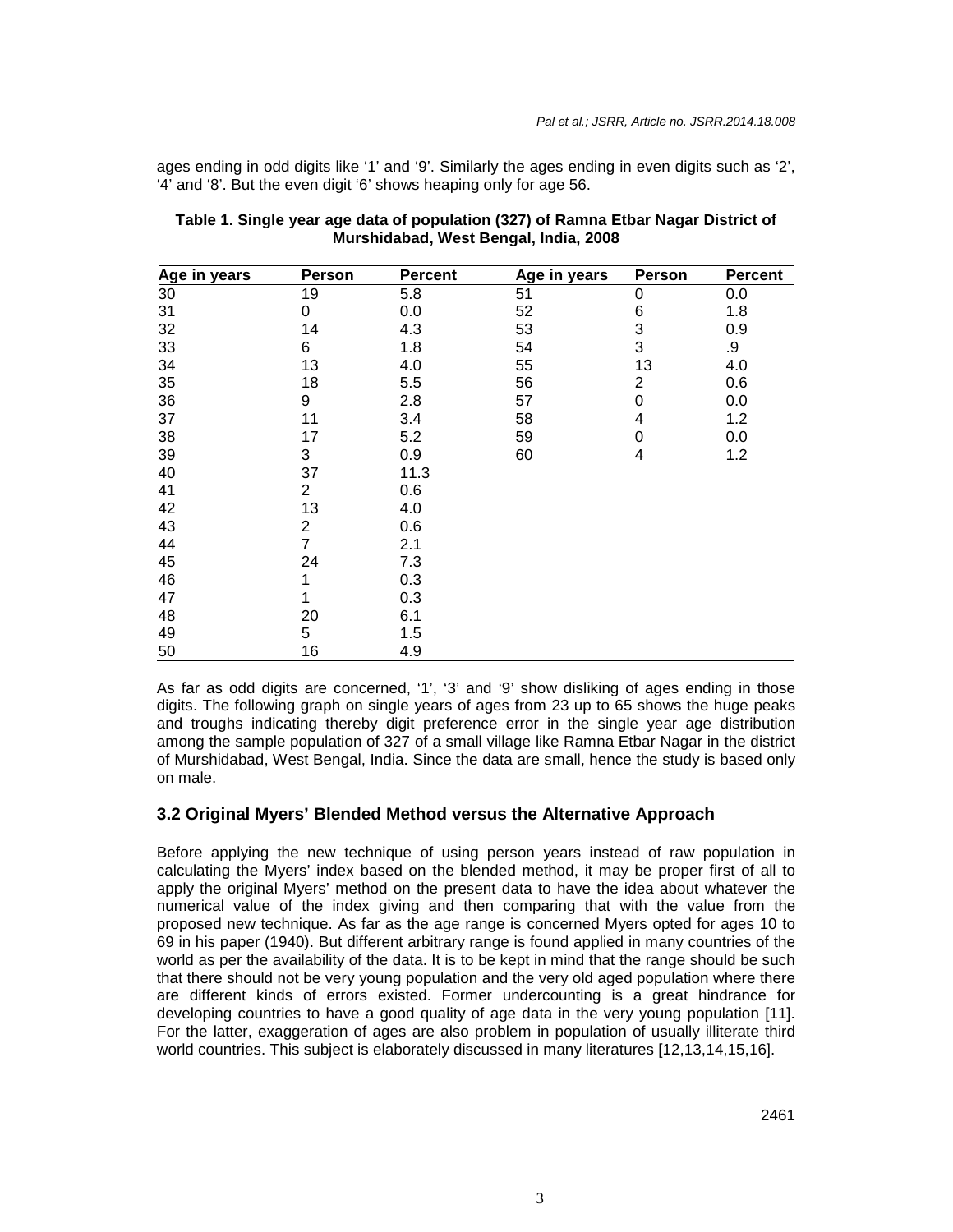# **3.3 Application of Original Myers' Blended Method**

The following table gives the calculation of Myers' Index based on the Original Myers' Blended Method.

A perusal of the below table shows the usual pattern of values in the last column with respect to ten digits of age. However the population figures in the  $2^{nd}$  and  $3^{rd}$  columns are in some cases very scarce even of the order of unity which sometimes may act as an out lyre in statistical analysis. However, it cannot be ignored in the present context where each digit has to be studied. In addition to the above low value and some other insufficient figures the final index value of 70.93 which perhaps shows an overestimate of the true value. As a result, the alternative approach is tried here to get a justified index value. This is done by replacing the entire fluctuating values due to small sample in the  $2<sup>nd</sup>$  and  $3<sup>rd</sup>$  columns of the billow table by the corresponding values of person years as is done in life table stationary population. The following paragraph hence is presented under a heading "The Alternative Approach".

#### **3.4 Application of Alternative Approach**

The idea of revising the above index is nothing new. As already pointed out in the above that there were many modifications and corrections were already done on this particular index in the past. A few may be mentioned for this particular field. For example the limits of Myers' Index (M.I) is  $0 \le M.I \ge 180$ . As far as the lower limit is concerned zero indicates there is no digit preference error in the age data of any country's census/survey. But according to Bachi [3] this is not possible, i.e zero is not at all reachable. He then gave an alternative approach by using regression method by which exactly zero is possible. Another attempt was made by Carrier [4] on the subject of Myers' method using number of equation and derivation in his own way. Later Ramachandran [5] again objected Myers' method that did not consider the age structure of the population and varying incidence of digit preferences. He constructed a matrix namely Preference Pattern Matrix and further gave his solution considering the two conditions as mentioned above. For elaborate idea and knowledge the references are already cited. The following table gives the calculation of Myers' Index based on the alternative approach proposed in the paper.

The above table shows the estimated figures in columns (2) and (3) as person years calculated from the original population figures which incidentally show some kind of dearth of values in some cases due to small sample about which already a mention has been made. The pattern of the values in the last column is quite justified in the sense of what has been observed in the graph of the single year data (Fig. 1) of the population in the study area where illiteracy is high and economic condition is very poor in general. However the final estimated index value of 66.4 after modification of Myers' original method is quite consistent.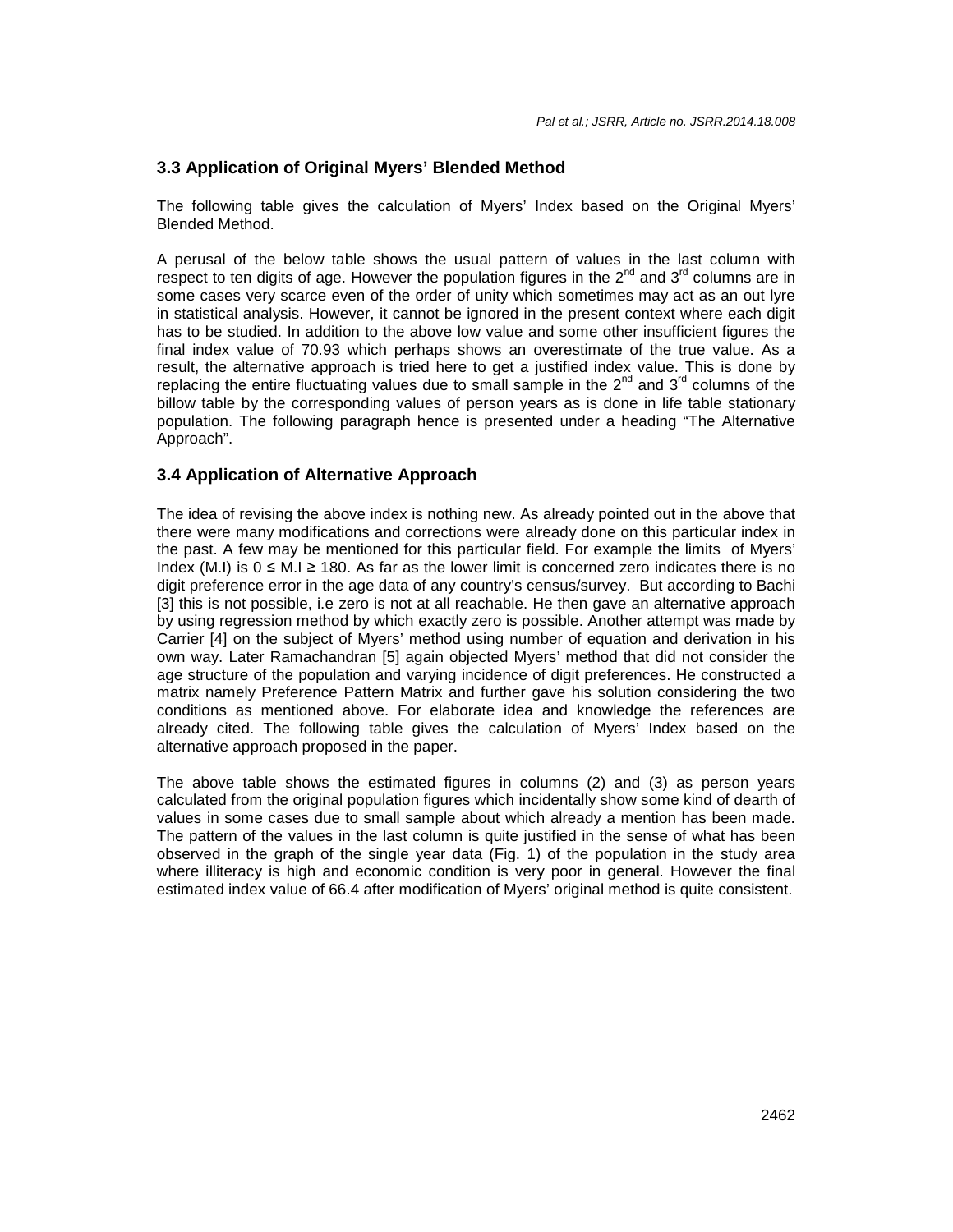| <b>Digit</b> | <b>Person years</b> |       | <b>Weight for</b> |       | Blended $sum = Col 2*Col 4 + Col 3*Col 5$ | <b>Percentages</b> | 10% deviation |
|--------------|---------------------|-------|-------------------|-------|-------------------------------------------|--------------------|---------------|
|              | $30 - 49$           | 40-59 | Col 2             | Col 3 |                                           |                    |               |
| (1)          | (2)                 | (3)   | (4)               | (5)   | (6)                                       | (7)                | (8)           |
| 0            | 56                  | 53    |                   | 9     | 533                                       | 26.74360261        | 16.74360261   |
|              |                     |       | ⌒                 | 8     | 20                                        | 1.003512293        | -8.996487707  |
|              | 27                  | 19    | 2                 |       | 214                                       | 10.73758154        | 0.737581535   |
|              | 8                   | 5     | 4                 | 6     | 62                                        | 3.110888108        | -6.889111892  |
|              | 20                  | 10    | 5                 | 5     | 150                                       | 7.526342198        | -2.473657802  |
| 5            | 42                  | 37    | 6                 | 4     | 400                                       | 20.07024586        | 10.07024586   |
| 6            | 10                  |       |                   |       | 79                                        | 3.963873557        | -6.036126443  |
|              | 12                  |       | 8                 |       | 98                                        | 4.917210236        | -5.082789764  |
| 8            | 37                  | 24    | 9                 |       | 357                                       | 17.91269443        | 7.912694431   |
|              | 8                   | 5     | 10                | 0     | 80                                        | 4.014049172        | -5.985950828  |

# **Table 2. Calculation of original Myers' index**

Index=70.93

# **Table 3. Calculation of Myers' index on the basis of person years**

| <b>Digit</b> | Person years |       | <b>Weight for</b> |       | Blended sum = $Col 2*Col 4 + Col 3*Col 5$ | Percentage  | 10% deviation  |
|--------------|--------------|-------|-------------------|-------|-------------------------------------------|-------------|----------------|
|              | $30 - 49$    | 40-59 | Col 2             | Col 3 |                                           |             |                |
| (1)          | (2)          | (3)   | (4)               | (5)   | (6)                                       | (7)         | (8)            |
| $\Omega$     | 2050         | 2280  |                   | 9     | 22570                                     | 22.30545728 | 12.30545728    |
|              | 82           | 82    | 2                 | 8     | 820                                       | 0.810388789 | -9.189611211   |
| 2            | 994          | 858   | 3                 |       | 8988                                      | 8.88265175  | $-1.11734825$  |
| 3            | 284          | 245   | 4                 | 6     | 2606                                      | 2.575455102 | -7.424544898   |
| 4            | 750          | 470   | 5                 | 5     | 6100                                      | 6.028501967 | $-3.971498033$ |
| 5            | 1710         | 1795  | 6                 | 4     | 17440                                     | 17.23558595 | 7.235585951    |
| 6            | 370          | 158   | ⇁                 | 3     | 3064                                      | 3.028086889 | $-6.971913111$ |
|              | 454          | 47    | 8                 | ◠     | 3726                                      | 3.682327595 | -6.317672405   |
| 8            | 1606         | 1192  | 9                 |       | 15646                                     | 15.46261341 | 5.462613405    |
| 9            | 362          | 245   | 10                | 0     | 3620                                      | 3.57757002  | $-6.42242998$  |

Index=66.40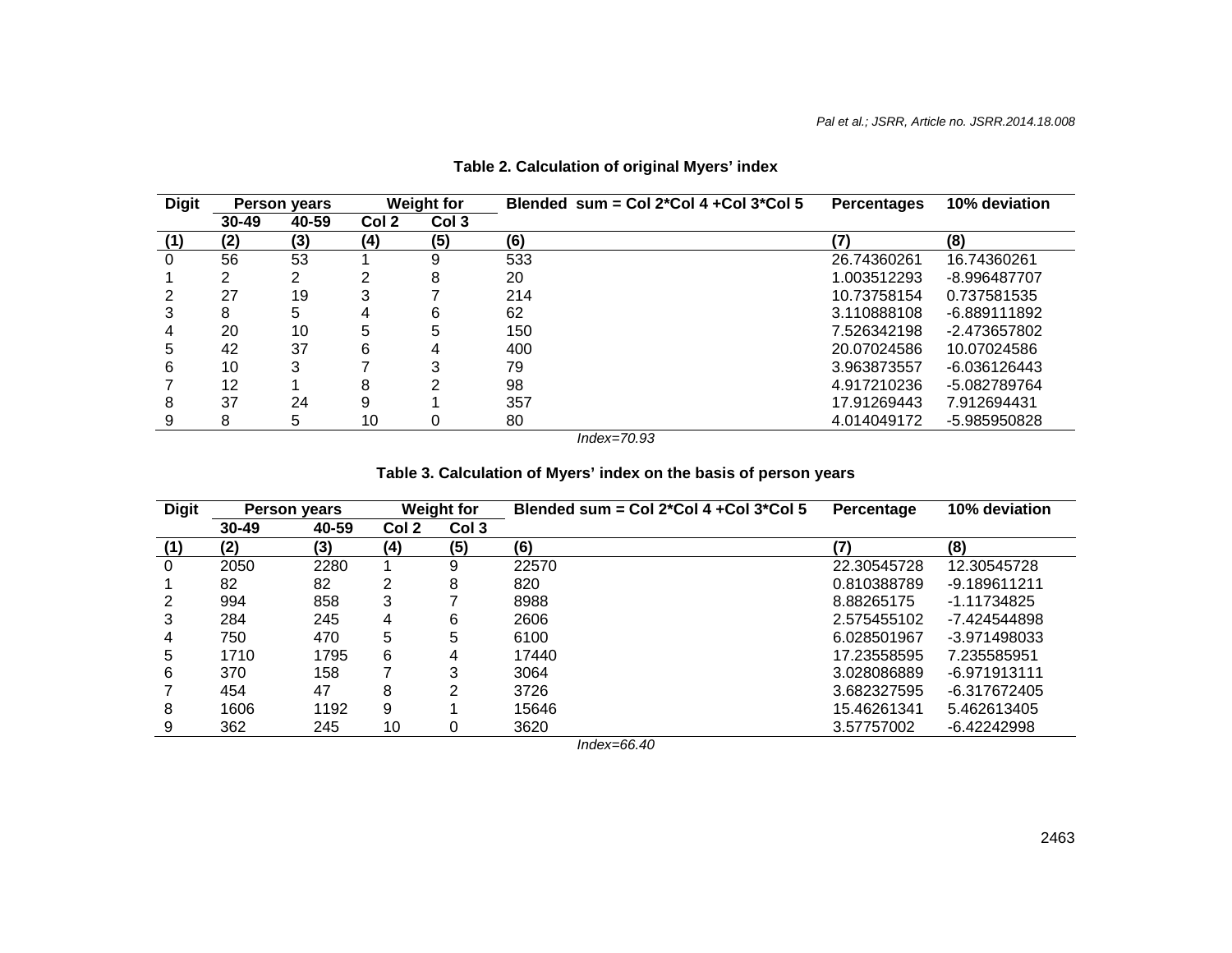

**Fig. 1. Single year age data of population (327) of Ramna Etbar Nagar, 2008** 

#### **4. CONCLUSION**

The present study is a kind of analysis which applies on a very small sample data obtained from a particular locality of rural West Bengal, India. The area is dominated by a particular section of Indian community. As far as their reporting of ages as usual was found no diversion from overall reporting pattern in India. There are preferences for particular digits especially '0' and '5' and even digits too. Contrary there are disliking for odd digits as well. The total sample population itself being very small and further diverting it into ten categories,- here digits from '0' to '9', the single cell figures are found sometimes very small even of the order of only unity. While applying Myers' blended method where population figures are the main ingredients which must have some legitimate values in each of the ten digits. A new kind of approach is proposed in the article to have been replaced the entire original sample population figures as per the ten digits by some estimate in terms of person years in life table terminology. As a result the entire distribution of the figures turned to a legitimate one. The final result based on the new methodology shows more appropriateness of the index value of 66.4 having a parity of high figures only for a few ages like 40, 45 and 48 whereas the original Myer's index of 70.9 seems to be over estimating because of random fluctuation from small sample size.

#### **COMPETING INTERESTS**

Authors have declared that no competing interests exist.